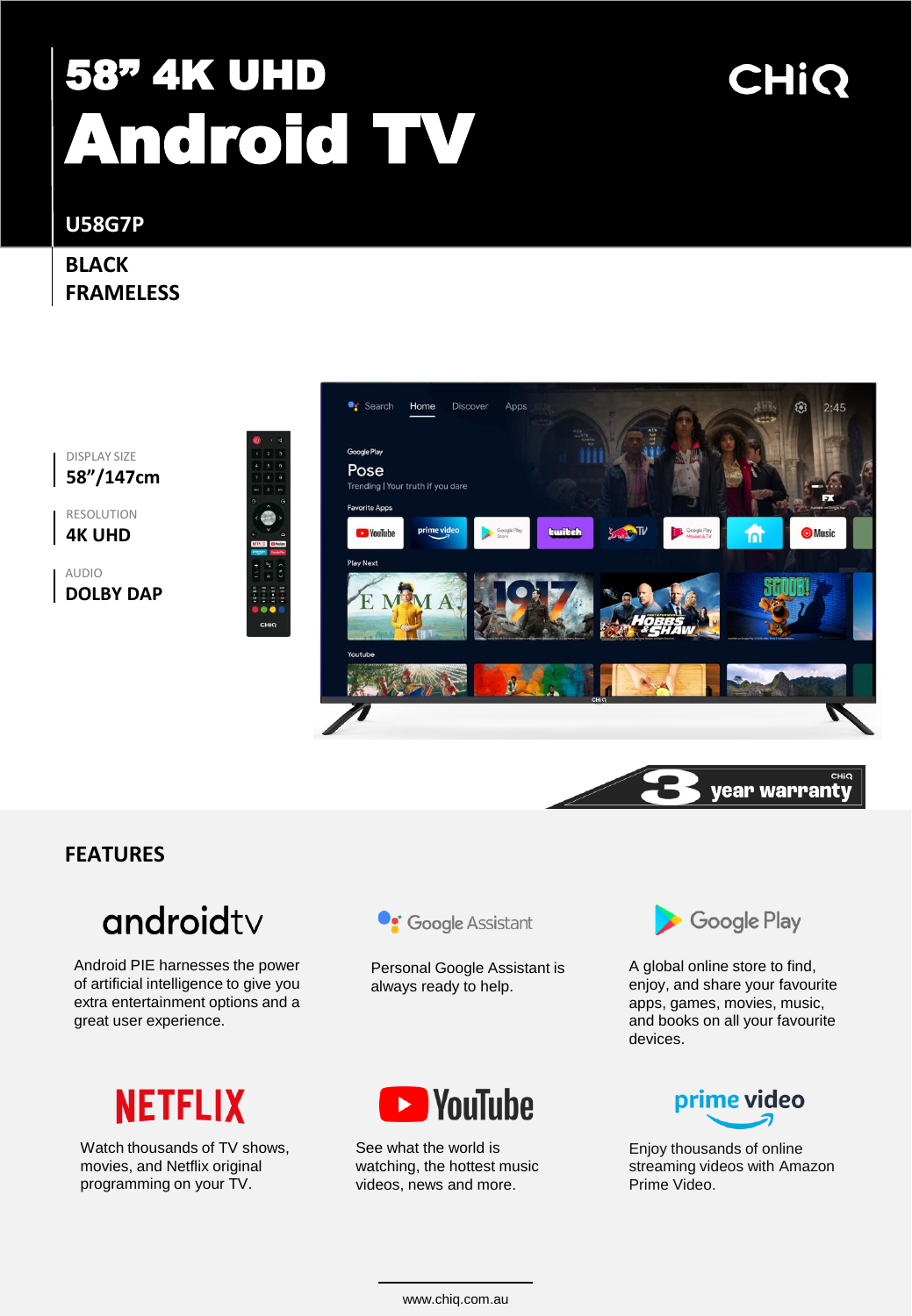### 4K UHD Android TV US8G7P

### CHIO



Cast your favourite entertainment content from your Android or iOS device.



Dolby Vision HDR brings extraordinary colour, contrast, and brightness to the screen, transforming your viewing experience.



Quad **Core CPU** 

The powerful quad core A55 64 bit enables smoother and more stable images to improve the users viewing experience.



With 8 million pixels, the image is vivid and real as if it is within reach. 4K UHD has higher pixel density, providing a clearer, better defined picture.



Dolby Audio uses advanced processing technology to create a dynamic audio experience.

HLG | Hybrid

Gamma

HLG is designed for broadcast cable, satellite and live TV. It uses multiple routes to progress picture quality and produce vivid images.



High-dynamic-range video. Key feature of HDR video are brighter whites, deeper blacks, and at least a 10-bit colour depth.



Working seamlessly with Alexa, your TV is more responsive, reliable, and functional to be of your assistance.



Picture or video occupies the whole TV screen. The picture seems bigger than regular televisions.

### ROM(8GB) GPU

The 8GB of ROM stores more content and which supports a very fluent operation.

Graphics Processing Unit: Mail 470 image processing has 3 cores which makes transmission faster. The result is superb images.

### Bluetooth 5.0

Bluetooth 5.0 can transmit eight times more data, at twice the speed, across four times the range than Bluetooth 4.2.